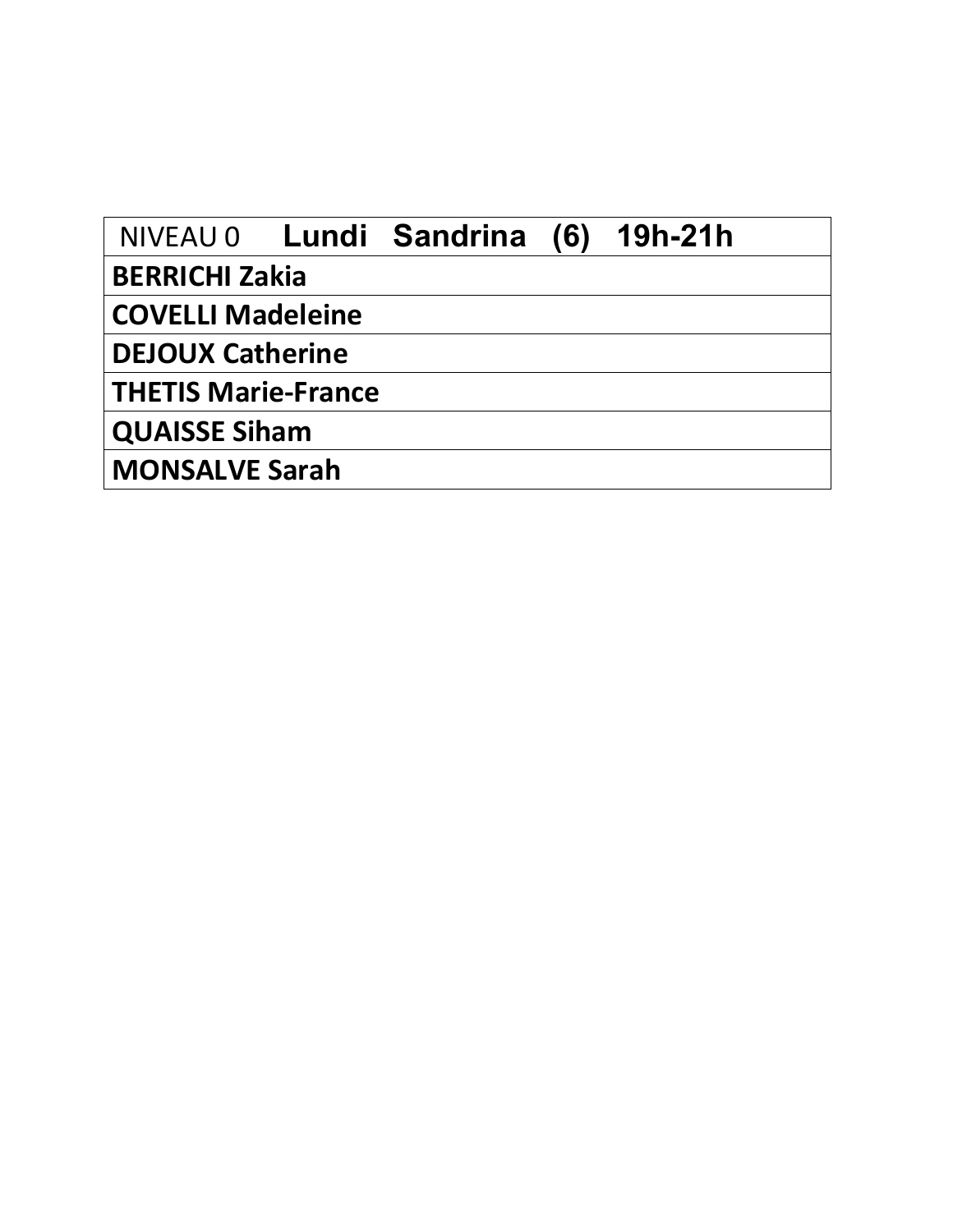| Niveau 1 Jeudi Sandrina (6) 19h - 21h |  |  |  |
|---------------------------------------|--|--|--|
|---------------------------------------|--|--|--|

**BELLIN Nadine**

**D'ANDREIS Jean-Michel**

**GESLOT Brigitte**

**HANNICQ Francine**

**NANI Véronique**

GEDIO Adrien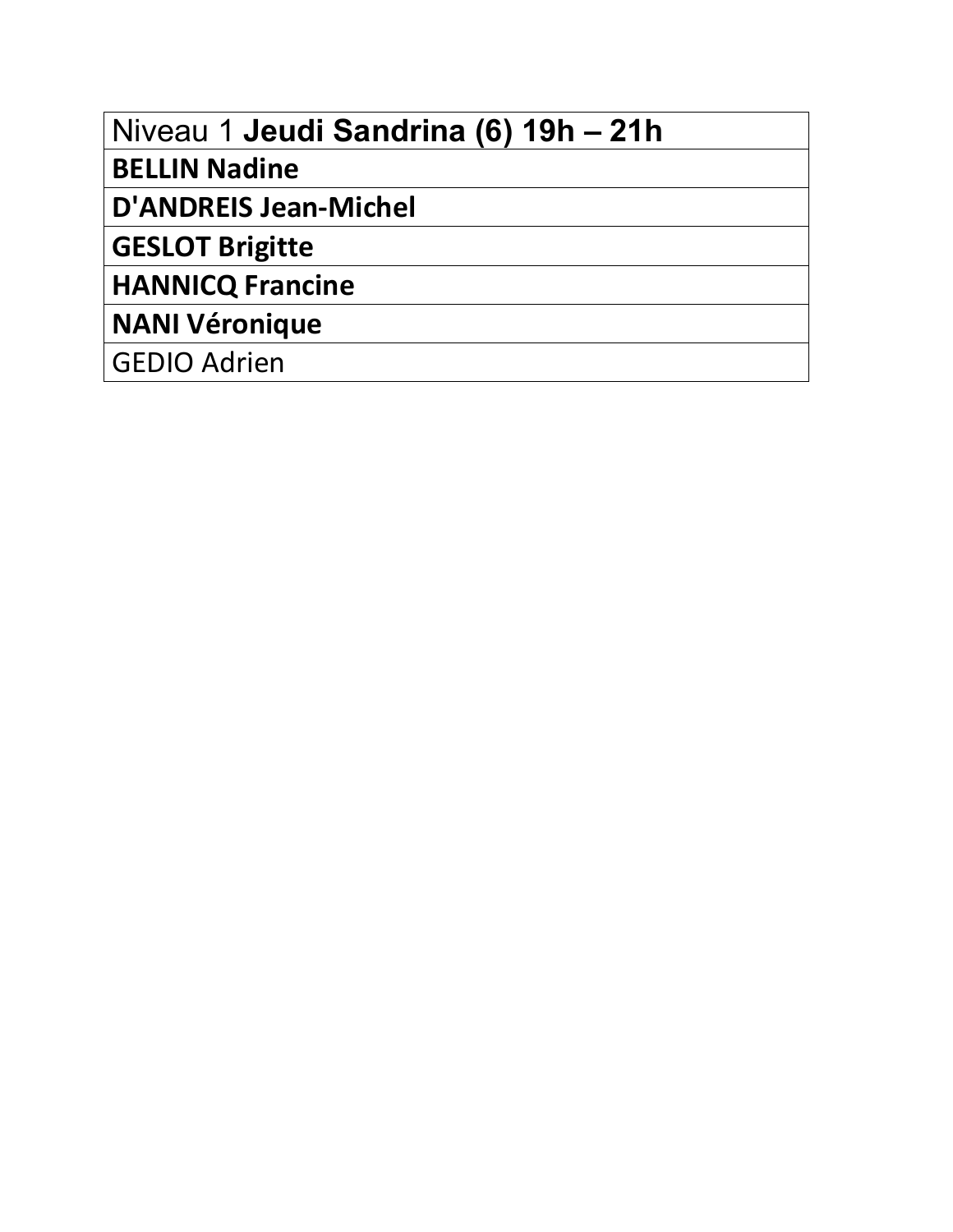| Niveau 2 Vendredi Sandrina (14) 19h - 21h |
|-------------------------------------------|
| <b>BIALECKI Anna</b>                      |
| <b>BOUTRIGA Azzedine</b>                  |
| <b>FLOCH Ingrid</b>                       |
| <b>LAMBERT Alain</b>                      |
| <b>MADOZEIN Sandra</b>                    |
| <b>MASSON Guillaume</b>                   |
| <b>RUAULT Christine</b>                   |
| <b>MOKHTAR PEREZ Kenza</b>                |
| <b>VETTESE Sandrine</b>                   |
| <b>ASSULI Véronique</b>                   |
| <b>BEN-RHOUMA Asma</b>                    |
| <b>JUNG Georges</b>                       |
| <b>ELBAKKAL Kamal</b>                     |
| <b>MARCHAIS Sylvianne</b>                 |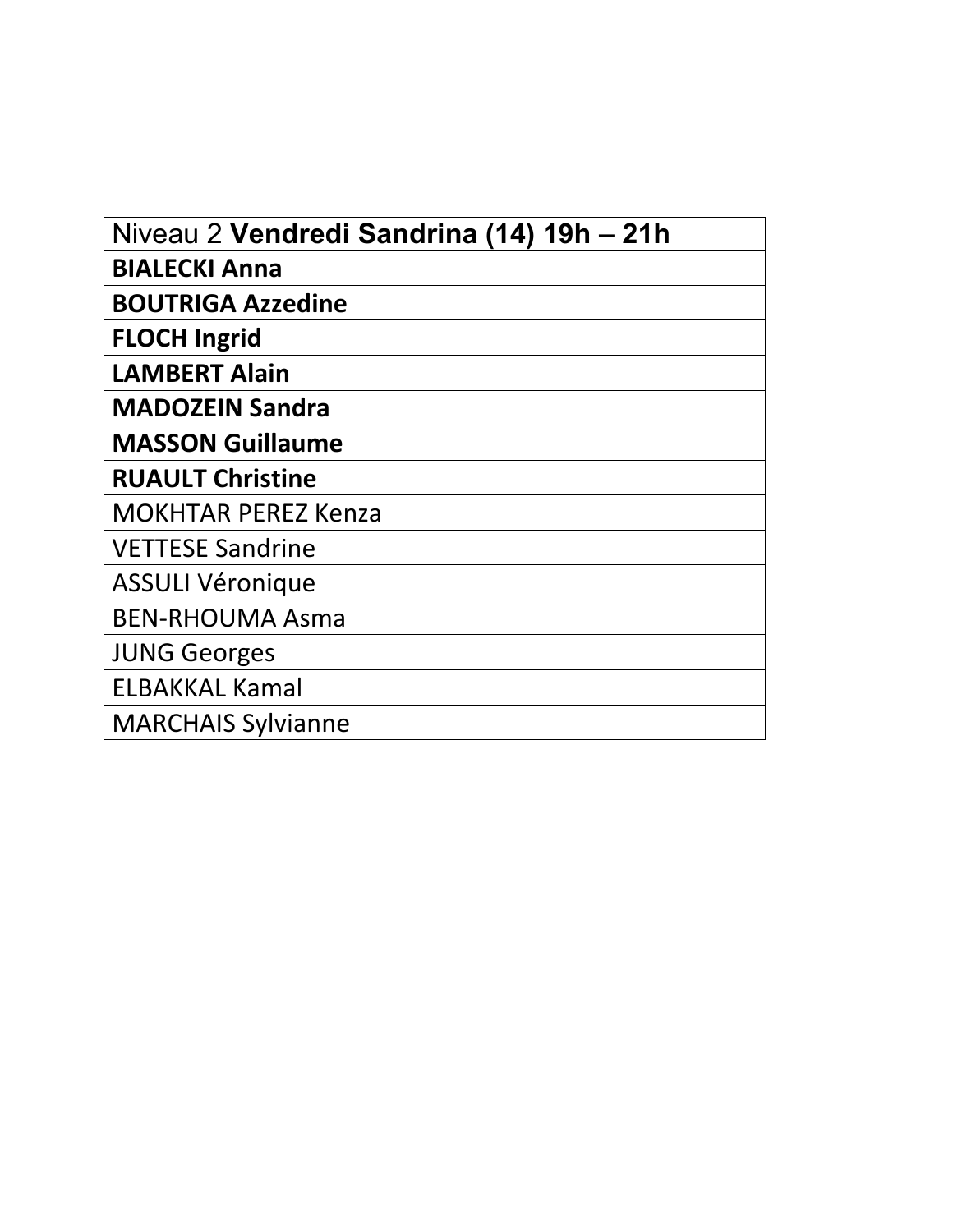| Niveau 3                        | Lundi | Benjamin (21) | 19h-21h |
|---------------------------------|-------|---------------|---------|
| <b>AUBOURG Lucie</b>            |       |               |         |
| <b>BIOU Samira</b>              |       |               |         |
| <b>GARAUD Geneviève</b>         |       |               |         |
| <b>LIGNON Jean-Pierre</b>       |       |               |         |
| <b>MANDE Françoise</b>          |       |               |         |
| <b>OBELE Sivens</b>             |       |               |         |
| <b>SABRIE Colette</b>           |       |               |         |
| <b>VILLETTE Christelle</b>      |       |               |         |
| <b>ESPINOZA ARECHUA Karen</b>   |       |               |         |
| <b>NJIKI Lydie</b>              |       |               |         |
| <b>KEBLI Hedi</b>               |       |               |         |
| <b>EL KAEM Hoda</b>             |       |               |         |
| <b>HADADIMOWICZ Joasik</b>      |       |               |         |
| <b>PESCE Céline</b>             |       |               |         |
| <b>POLLY Pascale</b>            |       |               |         |
| <b>MONTAGU Cécile</b>           |       |               |         |
| <b>QUEDILLAC Anne</b>           |       |               |         |
| <b>CASTENEDA SANCHEZ Erasmo</b> |       |               |         |
| <b>PHILIPPE Aurélie</b>         |       |               |         |
| <b>DOURNIN Chantale</b>         |       |               |         |
| <b>VASSILACOS Gêrome</b>        |       |               |         |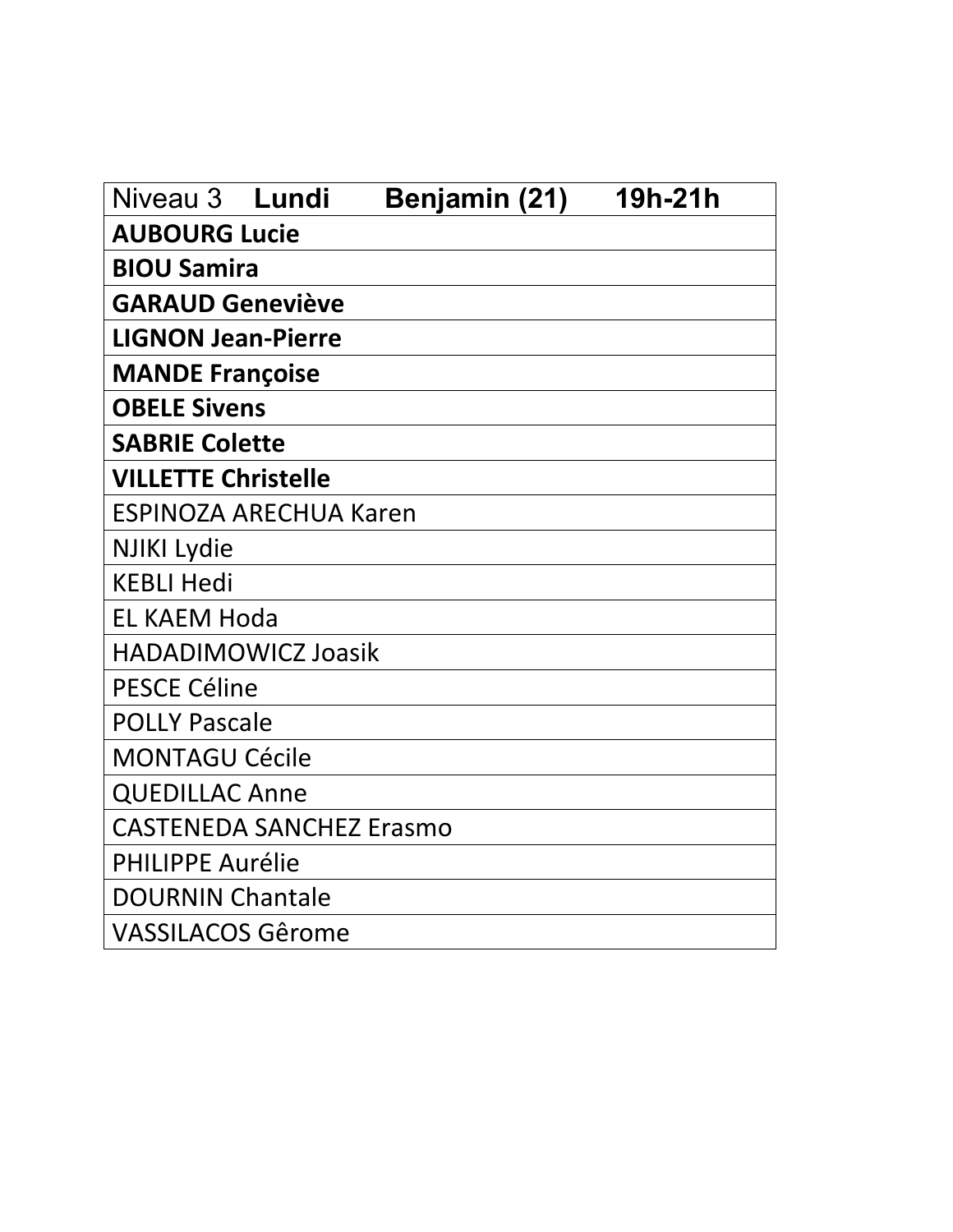| Niveau 4 Mardi Carmen (7) 19h – 21h |
|-------------------------------------|
| <b>BOUCHOULE Selma</b>              |
| <b>LASERRE-CALMET Corinne</b>       |
| <b>MEHAL Ali</b>                    |
| <b>CORNIC Ekatarina</b>             |
| <b>MARQUEZ Maria</b>                |
| <b>AIT ALLEK Sabrina</b>            |
| <b>BARET Briguel</b>                |
|                                     |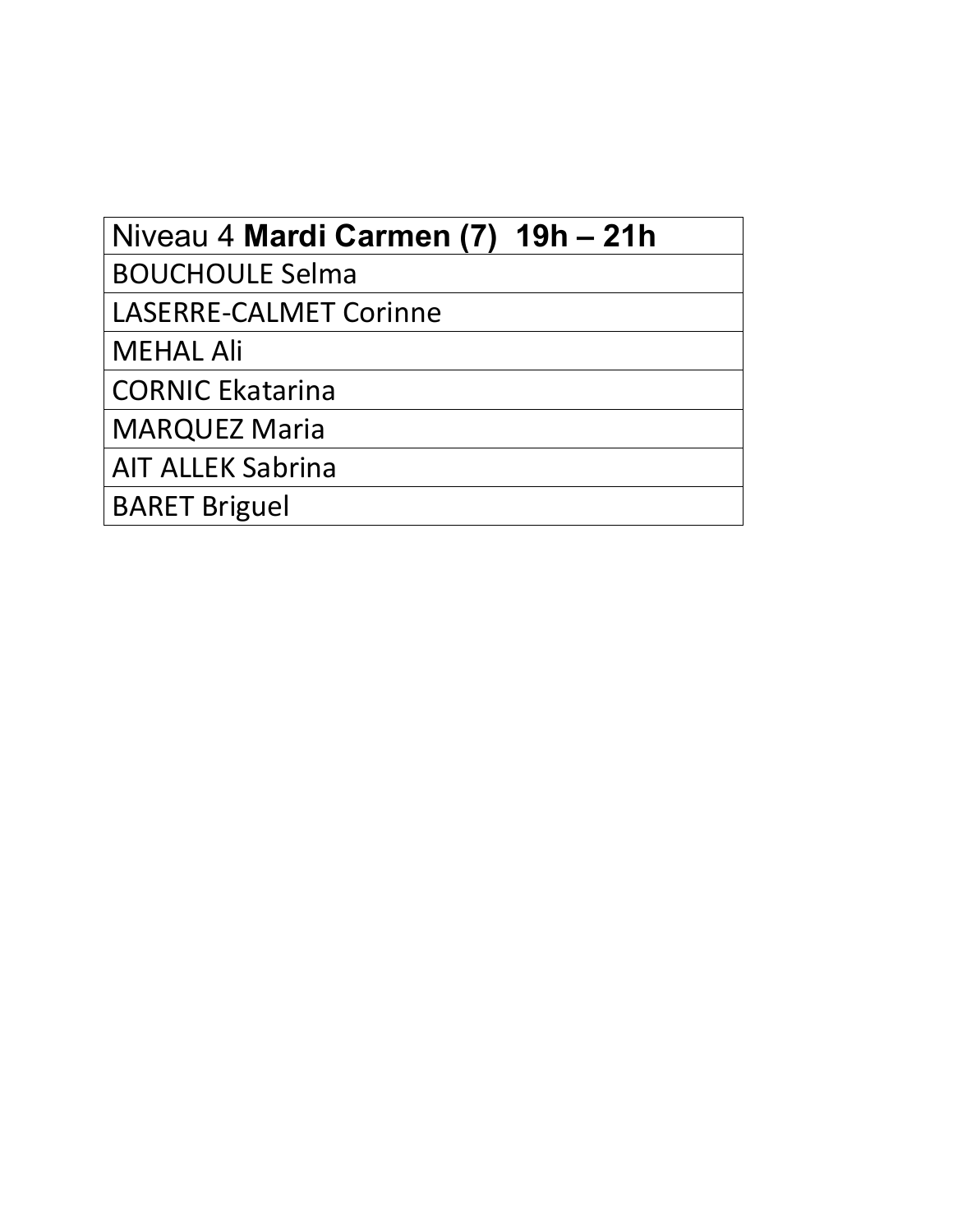| Niveau 5 Lundi Carmen (13) | $19h - 21h$ |
|----------------------------|-------------|
| <b>AMOROS Jean-Luc</b>     |             |
| <b>BAILLET-BRION Agnès</b> |             |
| <b>BOUZID Majda</b>        |             |
| <b>MEURANT Anne-Marie</b>  |             |
| <b>MOLINOS Estabiliz</b>   |             |
| <b>ROJAS Erwin</b>         |             |
| <b>SANNA Anne-Marie</b>    |             |
| <b>NANI Philippe</b>       |             |
| <b>YOLLANT Véronique</b>   |             |
| <b>HERLIN Agathe</b>       |             |
| <b>CALMET Emeline</b>      |             |
| <b>CARRARA Silvain</b>     |             |
| <b>DAKHLI Samira</b>       |             |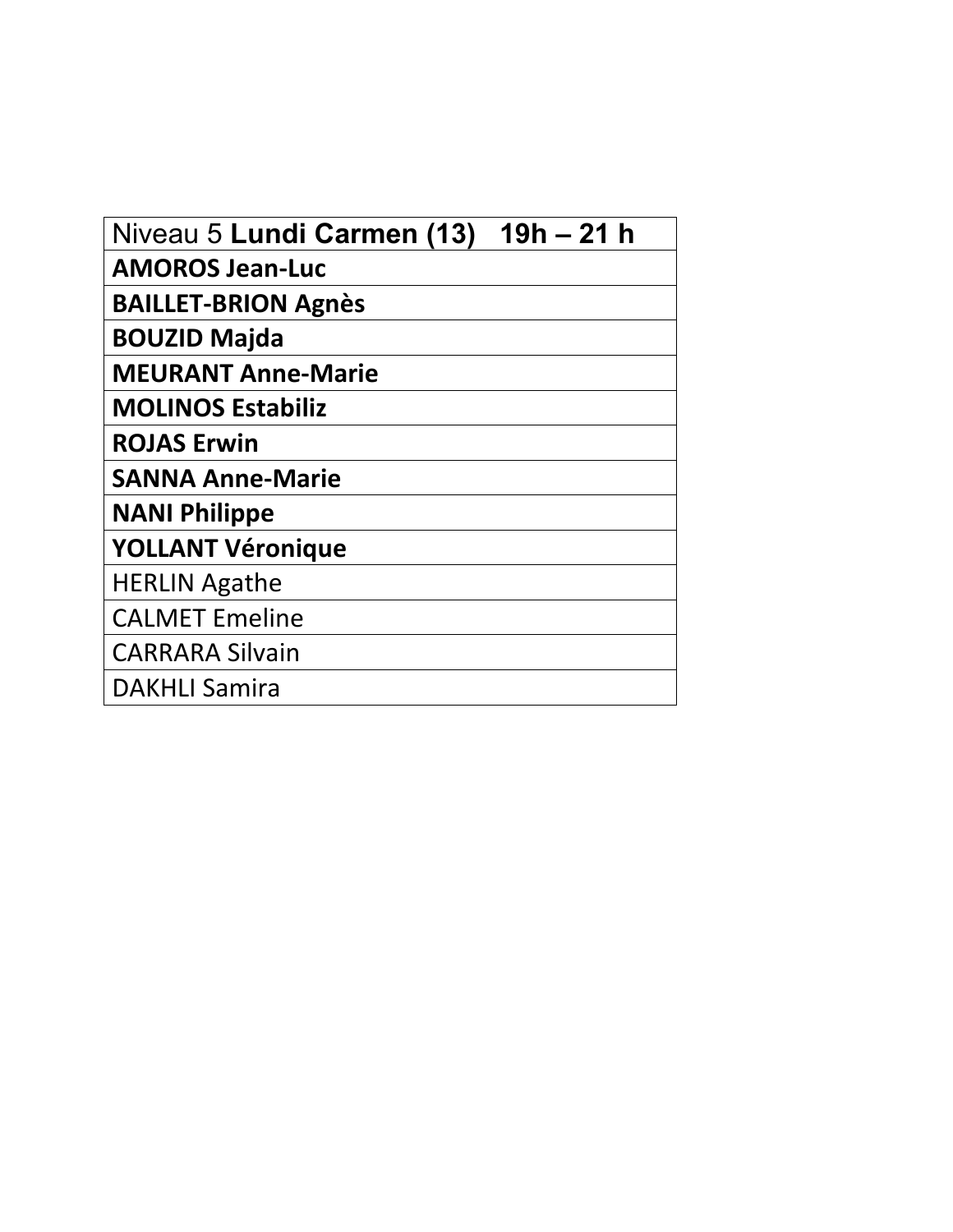| Conversation 3 Mardi Benjamin (20) 19h - 21h |
|----------------------------------------------|
| <b>AVILA ALARCON Carlos Danilo</b>           |
| <b>CASTELLANOS Cindy</b>                     |
| <b>LAFFITTE Hélène</b>                       |
| <b>MULET Michèle</b>                         |
| <b>MONTANO Isabel</b>                        |
| <b>SAKAI Aiko</b>                            |
| <b>DROUET Alexia</b>                         |
| <b>BELAAGUID Sarah</b>                       |
| <b>BAHADI Jaouad</b>                         |
| <b>CALUGAREANU Natalia</b>                   |
| <b>SULTAN Anne</b>                           |
| <b>ARFAOUI Karima</b>                        |
| <b>OUDINA Sarah</b>                          |
| <b>YAN Jun</b>                               |
| <b>SERJIYCHUK Irinya</b>                     |
| <b>GERALDO PINERA Sofia</b>                  |
| <b>WYGLADAU Jolanta</b>                      |
| <b>MAROUENE Ferdaouess</b>                   |
| <b>KEBLI Hedi</b>                            |
| <b>DOURNIN Chantale</b>                      |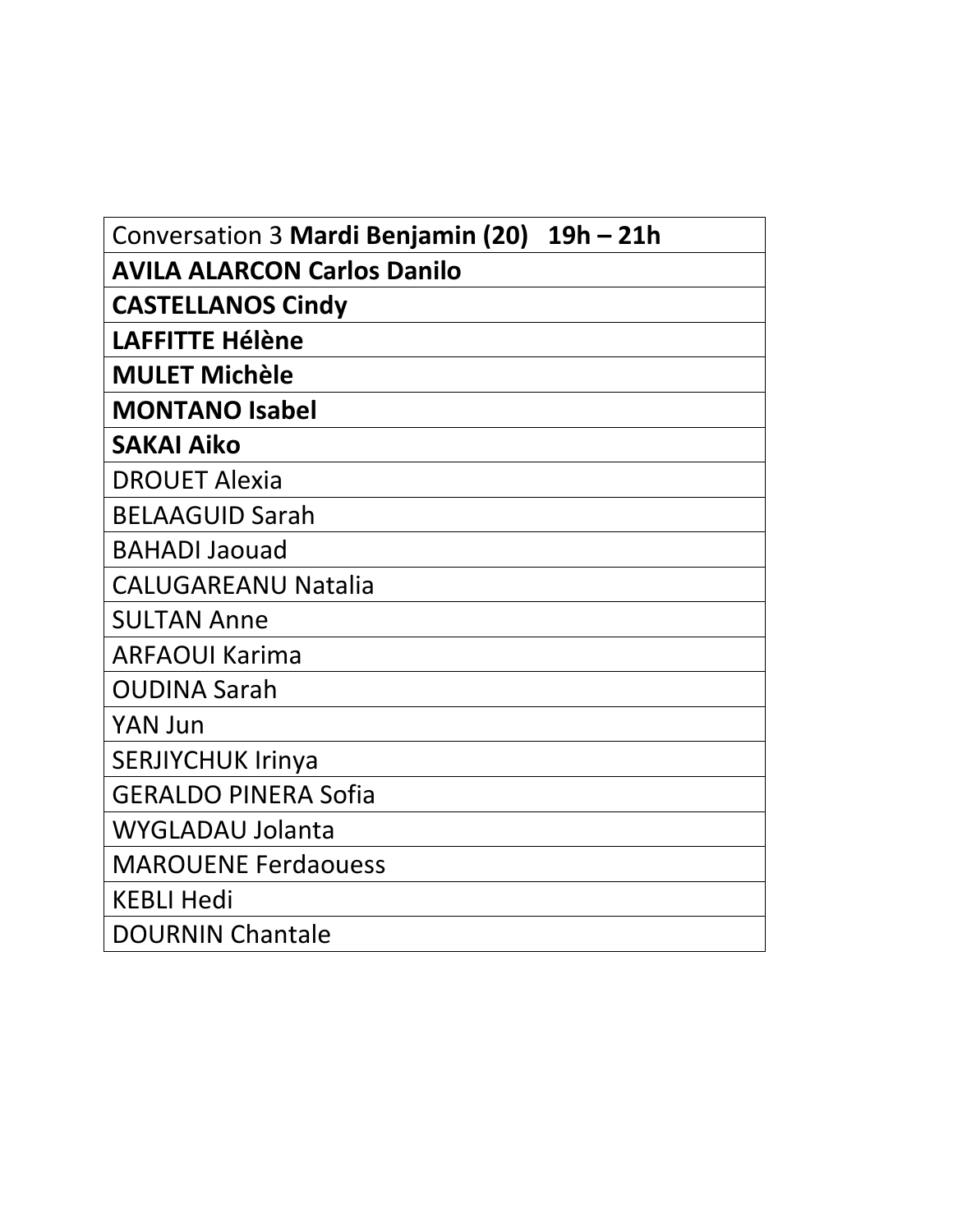| <b>Conversation 4 Lundi Carl (19)</b><br>19h-21h |
|--------------------------------------------------|
| <b>AIT-ZERROUK Samira</b>                        |
| <b>APPERT Alice</b>                              |
| <b>BARDAJI Sophie</b>                            |
| <b>BONNARDE Matthias</b>                         |
| <b>BOSSAVY-CANTAUD Brigitte</b>                  |
| <b>BUI Thi Ngoc</b>                              |
| <b>CALMET Corinne</b>                            |
| <b>DABBECHE BOURICHA Emna</b>                    |
| <b>DUCASSE Didier</b>                            |
| <b>FABRE Camille</b>                             |
| <b>HOLOWACZ Elisabeth</b>                        |
| <b>MARSAL Paul</b>                               |
| <b>MARZOUK Julie</b>                             |
| <b>MEURANT Anne-Marie</b>                        |
| <b>MAURER Alice</b>                              |
| <b>PERAULT Nicolas</b>                           |
| <b>SHEN Yufeng</b>                               |
| <b>SILVEIRA Thomas</b>                           |
| <b>CONSALUS Karan</b>                            |